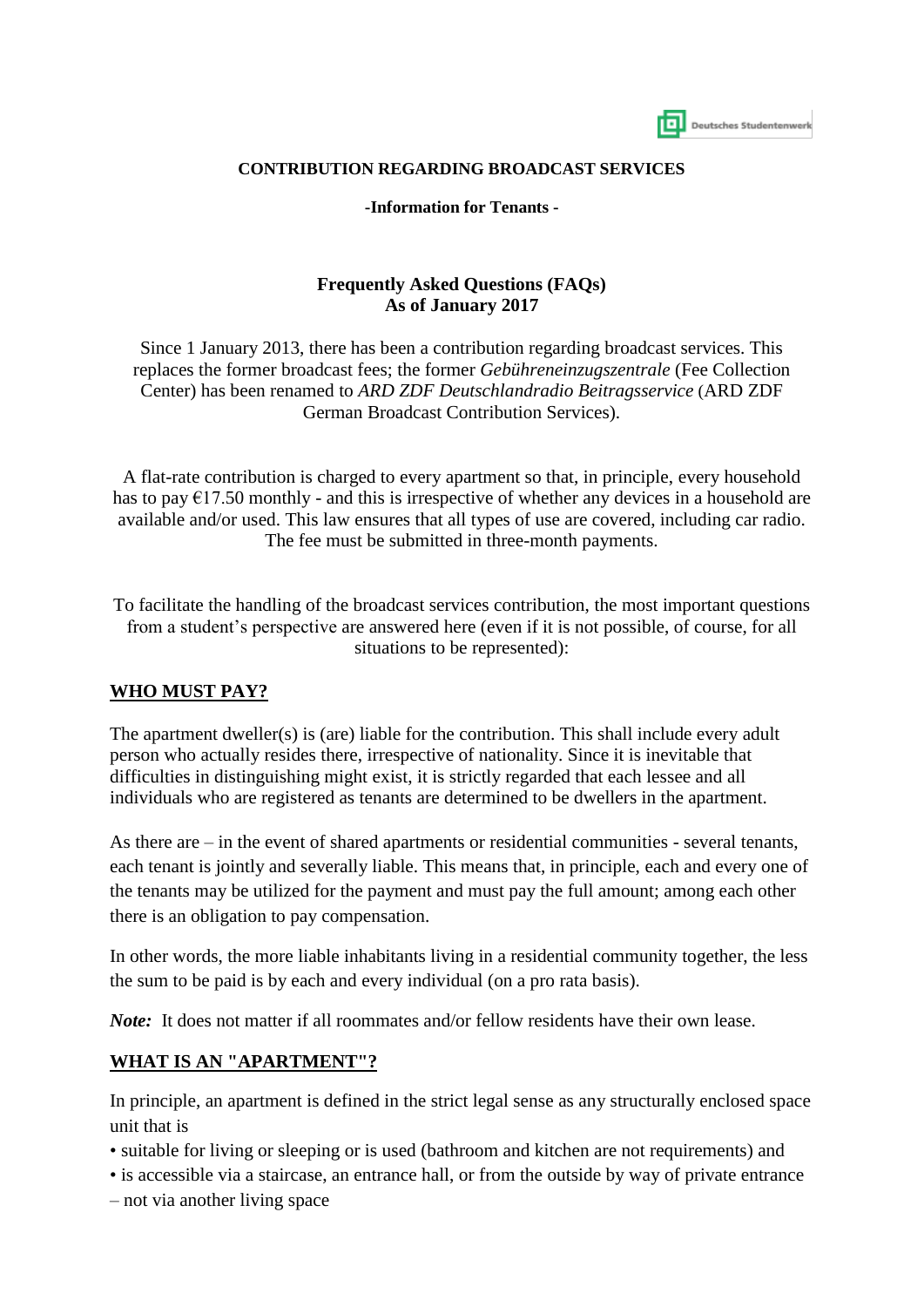## **ARE APARTMENTS IN STUDENT DORMITORIES TO BE CONSIDERED "APARTMENTS" WHEN MAKING PAYMENT?**

That depends. The following is to be distinguished:

**Single apartments** are considered individual housing when their way of access departs from a publically accessible corridor, regardless of whether they have a private bathroom or kitchen. Here, every single tenant must pay  $\epsilon$ 17.50 monthly.

*Exception:* Recipients of federal financial aid have the possibility to exempt themselves from the responsibility of paying.

**Group homes and residential communities or double apartments** are usually recognized in each case as an apartment. According to the principle "One apartment, one contribution", only one person must pay, no matter how many people live there.

It is hereby stated that:

• For each shared apartment, an adult person must be registered and must pay the contribution. The residential community itself may decide by itself who that person should be. All other inhabitants who are possibly still registered, you can (and should!) deregister.

• It may also be the case that an entire residential community happens to be exempt. Namely, this may occur when all inhabitants are qualified for federal financial aid exemption (*BaföG,*  in the case of Germans). In this event, it does not matter who registers under the apartment and deals with the application for exemption.

• In the case that only some tenants meet the conditions for exemption must, then only the other tenants must pay the contribution; the principle of joint and several liability again applies. In the instance, for example, that only one person does not meet the exemption, he or she is unfortunately unlucky in this event and must register and pay the broadcasting contribution for the (complete) apartment.

**Rooms as part of a "corridor community" (***Flurgemeinschaft***)** i.e., single apartments with a shared kitchen, shared bathroom(s) and a floor access door are generally deemed by the Fee Collection Center as a contributory apartment. The Administrative Court (*Hamburger Verwaltungsgericht*) is responsible for the initial (but not the final, legally binding) judgement on this. Ultimately, however, it can depend on the individual case...

> Rule of Thumb: Rooms of a student dormitory are designed so that when they resemble a private or shared apartment, only one contribution is required to be paid!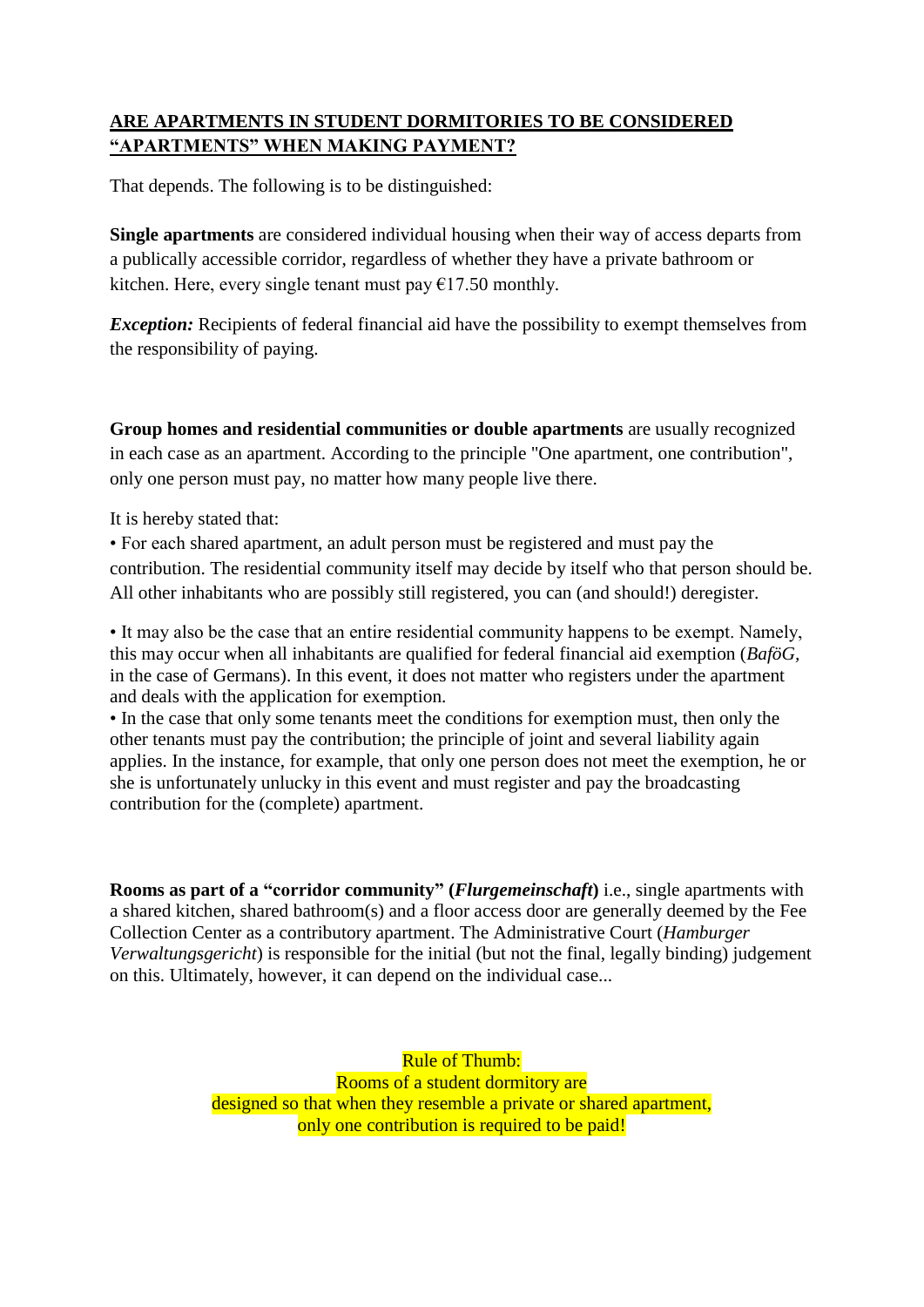## **CAN I BE EXEMPTED FROM THE CONTRIBUTION?**

Yes! People eligible for social services - in particular, federal financial aid (*BAföG*, in the case of Germans) - may be exempted from the duty to pay upon the submission of an application. The exemption shall also be for spouses and officially registered civil partners; in the case of unmarried couples living together, when only one person is exempt from the obligation to contribute, the other person is asked by the Fee Collection Center to submit payment.

*Note***:** The exemption and reduction options are listed exhaustively in §4 of the Broadcast Services Treaty (*RBStV*). In some rare instances, you may also be exempted in the event of a so-called "hardship case". This applies in particular to those who do not receive federal financial aid because they exceed the demand limit, though only by less than  $\epsilon$ 17.50.

### **HOW CAN I EXEMPT MYSELF FROM THE CONTRIBUTION REQUIREMENT?**

The application for exemption must be made in writing. An online form is available at [www.rundfunkbeitrag.de](http://www.rundfunkbeitrag.de/) that guides you step-by-step through the application. At the end of entry, the form must be printed and signed, and the required proof must be included (e.g., a up-to-date letter from the federal financial aid office (*BAföG*) stating that you are receiving aid) by post to "ARD ZDF Deutschlandradio Beitragsservice, 50656 Köln". For anyone who lives in a residential community, the names of all roommates and housemates must be included.

#### CAN I APPLY FOR EXEMPTION/REDUCTION FOR A PERIOD THAT LIES IN THE PAST?

Yes, an exemption or reduction for students is possible even for as far back as three years. If students present proof that qualifiable conditions (e.g., financial aid eligibility) exist prior to an application being completed, then the exemption or reduction may be granted retroactively as far back as three years from the application date.

### **CAN I EXEMPT MYSELF WHEN MY ROOM AT THE STUDENT APARTMENTS IS MERELY A SECONDARY RESIDENCE OF MINE?**

No, the contribution is paid per apartment and not per person. Therefore, in principle, you must pay several times if you have several apartments.

### **ARE INTERNATIONAL STUDENTS EXEMPT?**

**In principle**, there is no general exemption for foreign students, nor so for recipients of other forms of financial aid or students in exchange programmes (e.g., Erasmus).

For **students from non-EU countries**, there is no possibility for exemption. Because such an exemption would be permissible solely on the basis of social need – as is the case with German citizens – this would automatically contradict the requirement under German residence regulations (*Aufenthaltsgesetz*) that all non-EU students provide proof of financing their studies.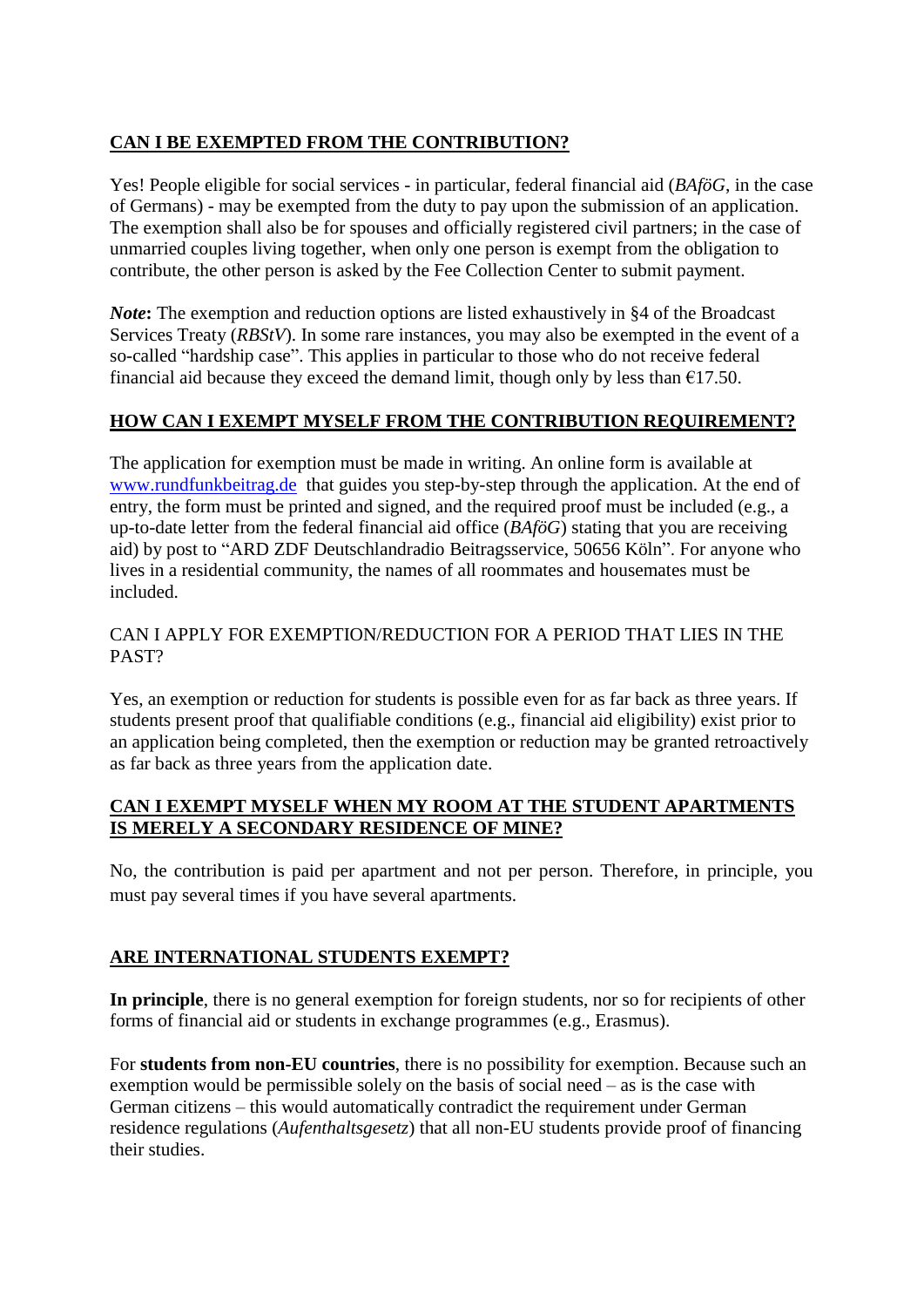But **students from EU countries** can be exempted from the fees when they receive a government-sponsored study grant from their home country due to financial need. Because this possibility has not been explicitly stated in the Broadcast Services Treaty, a special hardship (**besonderer Härtefall**) request must be made in this case. Thus, as a first step, a special hardship request must be filed with the Broadcast Contribution Service (http://www.rundfunkbeitrag.de/ ). Then, receipt of a government-sponsored study grant from the home country must be proven. To do this, the Broadcast Contribution Service has created a form (available in English) that can be obtained only from their office. EU students must then receive proof on this form from their home country's government agency that they receive aid due to financial need.

## **WHO MUST PAY IN RESIDENTIAL COMMUNITIES, AND WHAT DOES "JOINTLY AND SEVERALLY LIABLE" MEAN?**

The liable residents of residential communities are considered "jointly and severally" liable. This means that the broadcast contribution may be required - though only once, nevertheless completely - by any resident. Whoever "draws the unlucky card" and is thus forced to pay may then ask the other housemates for their share. However, this person must be "chasing" the money and, in the worst case, pay for what is missing. It becomes more complicated when a floormate is exempt (e.g., by way of federal financial aid) from the obligation to contribute and thus cannot be relied upon.

*Example:* Consider a residential community consisting of four adult students, one of whom receives some type of federal financial aid (*BAföG*). In this case there are three contributory people in the apartment. Of these three, one will be decided upon to pay the contribution – the full amount. Now this same individual can demand  $65,83$  (one third of  $617,50$ ) from the other two contributory residential community members - but only from these two, as the federal financial aid (*BAföG*) recipient is exempt anyway.

### **MAY SHARED FLATS DECIDE WHO PAYS THE CONTRIBUTION?**

Yes! However, if no one in the flat is found, a Fee Collection Center representative may choose.

*Note:* It does not work in the "trick" way that a residential community just designates a federal financial aid (*BAföG*) recipient with the thought that no one will need to pay. The chosen person must be one who is bound to contribute.

# **CAN THE PROPRIETOR - THE STUDENT HOUSING OFFICE (***STUDENTENWERK***) – ASSUME THE BROADCAST CONTRIBUTION AND SPLIT THIS PROPORTIONATE OVER THE RENT OR THE OPERATING COSTS?**

No! That is not possible within rental law.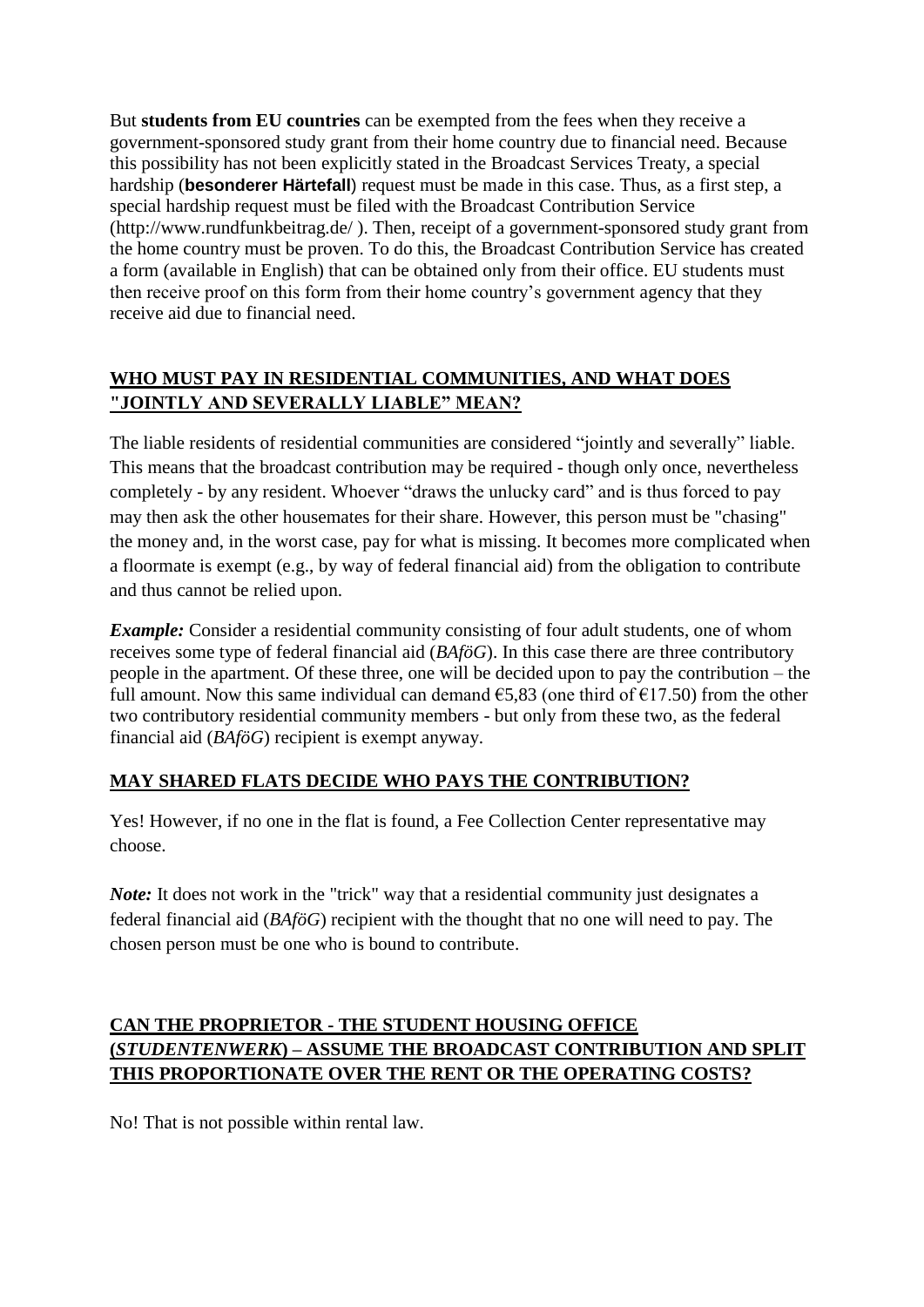### **HOW DO THE BROADCASTING SERVICE ORGANIZATIONS AND THE COLLECTION CENTER CONTRIBUTION HAVE INFORMAMTION REGARDING THE TENANTS?**

Via the registration authorities, as they provide inventory and initial recording of data of all persons of legal age to the appropriate national broadcasting organizations. These data include name, date of birth, marital status, current and last address, and the day you move into the apartment. In addition, the apartment owners themselves have the access and duty to notify the relevant national broadcasters.

*Note:* Indeed the landlord may also be required to provide information concerning the tenants. However, this applies only when it is evidenced that there no other way to determine who lives in a specific apartment, which is likely to be extremely rare.

## **WHAT INFORMATION AM I OBLIGATED TO PROVIDE?**

Each apartment holder must register independently and communicate changes to his or her own data. This can be done via www.rundfunkbeitrag.de.

*Exception:* This does not apply to residential communities in which another roommate or flatmate is already registered and has paid the premium.

## **CAN I APPLY PRESSURE, ARGUING THAT I SHOULD NOT PAY? WHAT HAPPENS IF I DO NOT PAY?**

Alarmists can hardly be effective prior to payment. It used to be relatively easy to find one's way around paying fees because the former Fee Collection Center had to prove that chargeable forms of broadcast (computer, TV, radio, etc.) were present, but one must now prove that not he or she does not even have the opportunity to receive broadcast. In turn, this is almost impossible; the fees must be paid if you are not already exempt (via BAföG, for example).

*Warning!* Willful or negligent non-contribution is considered a regulatory offense and can be punishable by a fine.

## **CAN EMPLOYEES OF THE FEE COLLECTION CENTER OR THE BROADCASTING ORGANIZATIONS DEMAND ACCESS TO APARTMENTS?**

No, they were never allowed to and must not! Entry into private living spaces is not necessary anyway, as the contribution is indeed applicable regardless of whether or how many devices are available; no checks are required.